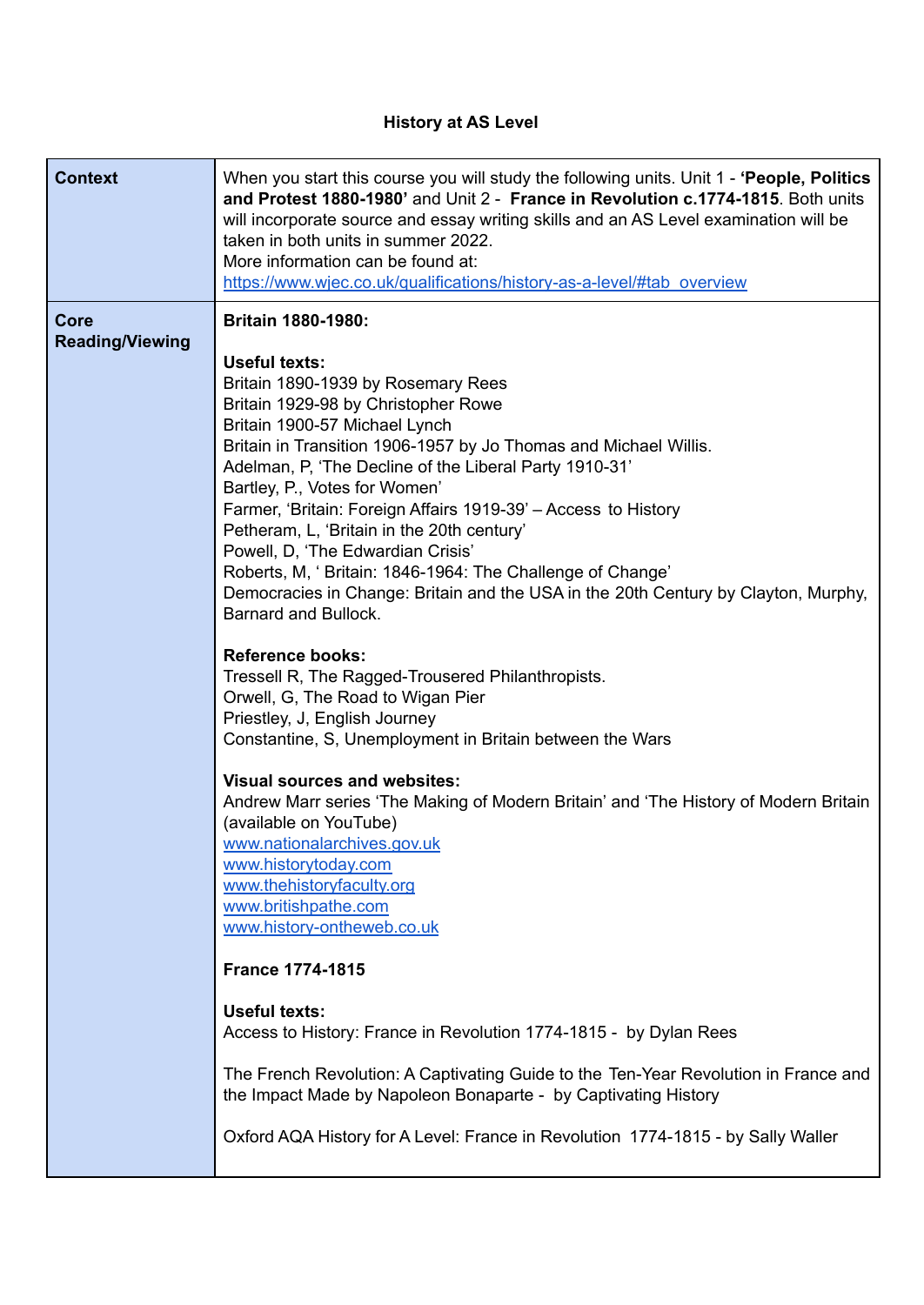|                      | <b>Reference books:</b><br>A Place of Greater Safety - by Hilary Mantel<br>The Glass-Blowers - by Daphne Du Maurier<br><b>Visual Sources and websites:</b><br>The French Revolution - History Channel -<br>https://www.youtube.com/watch?v=5pXxoyk5wOo<br>David Andress Podcasts - www.frenchhistorysociety.co.uk/french_revolution.htm<br>Podcast: The Earful Tower - An Idiot's Guide to the French Revolution. Can be<br>accessed on Spotify/ Apple Podcasts/ Tuneln/ iHeart. A basic overview of the |
|----------------------|----------------------------------------------------------------------------------------------------------------------------------------------------------------------------------------------------------------------------------------------------------------------------------------------------------------------------------------------------------------------------------------------------------------------------------------------------------------------------------------------------------|
|                      | Revolution.                                                                                                                                                                                                                                                                                                                                                                                                                                                                                              |
| <b>Written Tasks</b> | <b>Britain 1880-1980</b><br>Define the following terms: democracy, Labour Party, Liberal Party, Conservative<br>Party, welfare, suffragettes, suffragists, 'Home Rule', Communism, non-Conformist,<br>Constitutional crisis, House of Lords, House of Commons, Poor Law, Upper class,<br>middle class and working class. Tariff Reform, Boer War, free trade, social reform,<br>syndicalism, trade unions and Industrial unrest.                                                                         |
|                      | Prepare a biography on one or more of the following key British individuals to include:<br><b>Winston Churchill</b><br>David Lloyd George<br><b>Herbert Asquith</b><br>Ramsey Macdonald<br>Neville Chamberlain<br><b>Stanley Baldwin</b><br><b>Clement Attlee</b>                                                                                                                                                                                                                                        |
|                      | Background info/personal life/character<br>Key events<br>Highs (positive achievements under their leadership)<br>Lows (negative achievements under their leadership)                                                                                                                                                                                                                                                                                                                                     |
|                      | <b>France in Revolution</b><br>Define the following terms: Ancien regime, absolute monarchy, despotism, first,<br>second and third estates, clergy, nobility, Enlightenment, Philosophes, Parlements,<br>Versailles, bourgeoisie, sans-culottes, Estates-General, Bastille, popular movement,<br>constitutional monarchy.                                                                                                                                                                                |
|                      | Research one or more of the following key individuals:<br>Louis XVI<br><b>Marie Antoinette</b><br>Lafayette<br>Maximilien Robespierre<br>Georges Danton                                                                                                                                                                                                                                                                                                                                                  |